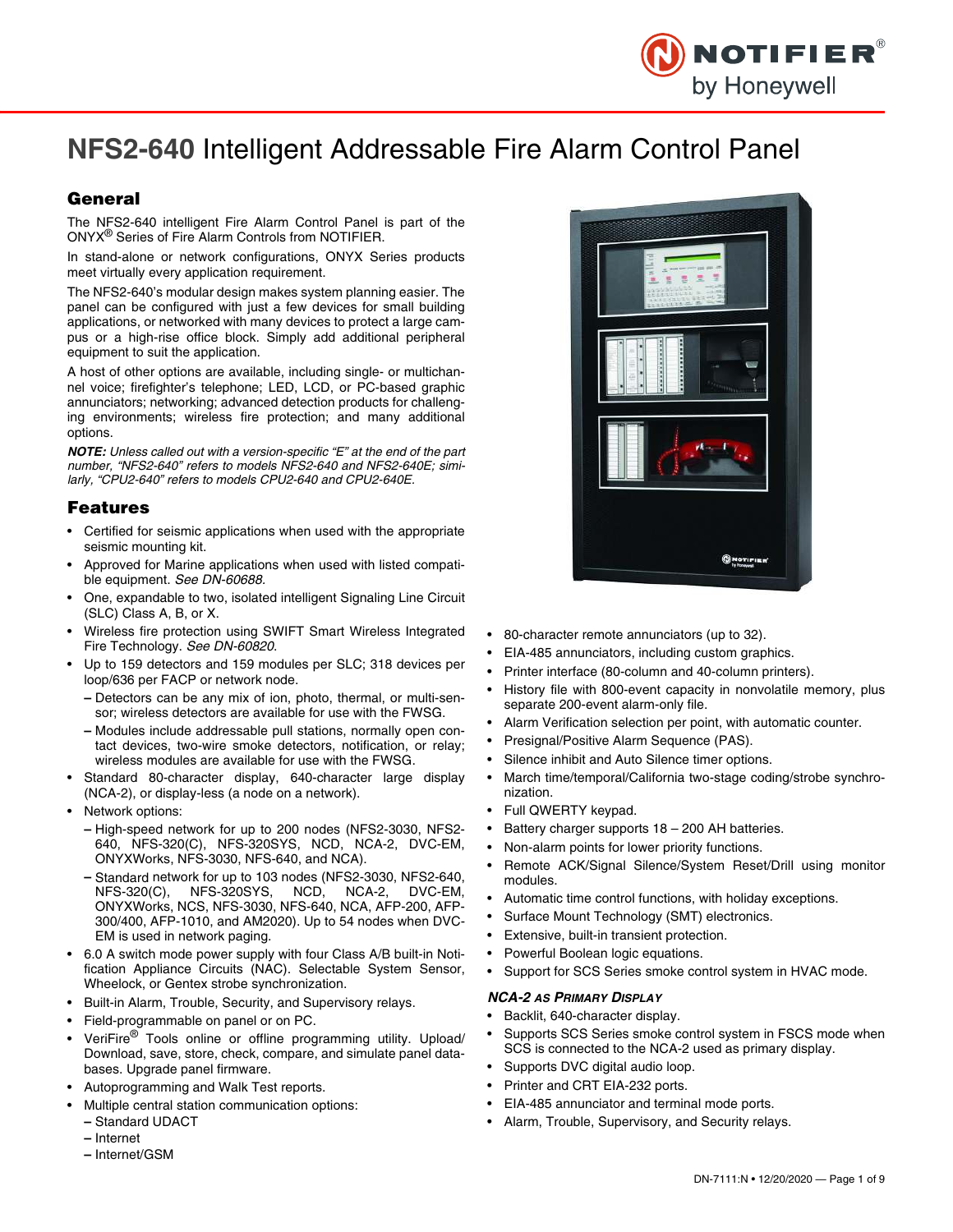### *SWIFT WIRELESS*

- Self-healing mesh wireless protocol.
- Each SWIFT Gateway supports up to 50 devices: 1 wireless gateway and up to 49 SWIFT devices.
- Up to 4 wireless gateways can be installed with overlapping network coverage.

### *RELEASING FEATURES*

- Ten independent hazards.
- Sophisticated cross-zone (three options).
- Delay timer and Discharge timers (adjustable).
- Abort (four options).
- Low-pressure CO $_2$  listed.

# *DIGITAL VOICE AND TELEPHONE FEATURES*

- Up to eight channels of digital audio.
- 35, 50, 75, and 100/125 watt digital amplifiers (DAA2/DAX series and DS series; NCA-2 required as primary display).
- Solid-state digital message generation.
- Firefighter telephone option.
- 30- to 120-watt high-efficiency amplifiers (AA Series).
- Backup tone generator and amplifier option.
- NFS2-640 can also integrate with the FirstCommand® Emergency Communications System. *See DN-60772.*

# *HIGH-EFFICIENCY OFFLINE SWITCHING*

### *3.0 A POWER SUPPLY (6.0 A IN ALARM)*

- 120 VAC (NFS2-640); 240 VAC (NFS2-640E).
- Displays battery current/voltage on panel (with display).

# *<sup>F</sup>LASHSCAN*® *INTELLIGENT FEATURES*

- Polls up to 318 devices in less than two seconds.
- Activates up to 159 outputs in less than five seconds.
- Multicolor LEDs blink device address during Walk Test.
- Fully digital, high-precision protocol (U.S. Patent 5,539,389).
- Manual sensitivity adjustment up to nine levels.
- Pre-alarm ONYX intelligent sensing up to nine levels.
- Day/Night automatic sensitivity adjustment.
- Sensitivity windows:
	- **Photo** 0.5 to 2.35%/foot obscuration.
	- **High-Sensitivity Photoelectric (VIEW**®**)** Open Air Protection (0.5% - 2.0%/ft. obscuration), Special Applications (0.02%- 0.5%/ft. obscuration)
	- **Multi-Criteria Detector** Open Air Protection (2.52-3.89%/ft. obscuration), Special Applications (1.13-2.52%/ft. obscuration)
- Drift compensation (U.S. Patent 5,764,142).
- Degraded mode: In the unlikely event that the CPU2-640 microprocessor fails, FlashScan detectors revert to degraded operation and can activate the CPU2-640 NAC circuits and alarm relay. Each of the four built-in panel circuits includes a Disable/Enable switch for this feature.
- Multi-detector algorithm involves nearby detectors in alarm decision (U.S. Patent 5,627,515).
- Automatic detector sensitivity testing (NFPA-72 compliant).
- Maintenance alert (two levels).
- Self-optimizing pre-alarm.

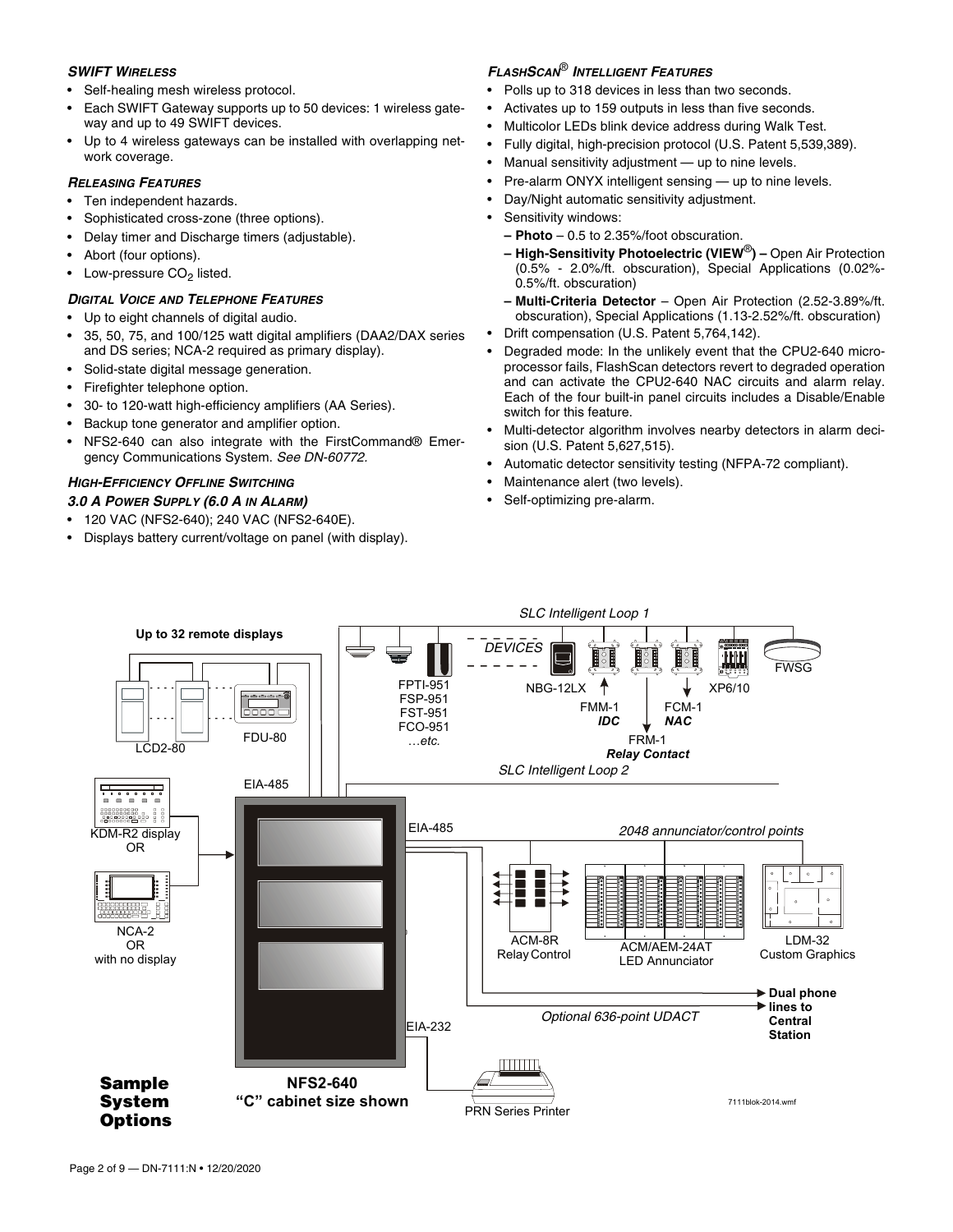# *FSV-951 SERIES VIEW*® *(VERY INTELLIGENT EARLY WARNING) HIGH-SENSITIVITY SMOKE DETECTOR*

- Advanced ONYX intelligent sensing algorithms differentiate between smoke and non-smoke signals.
- Addressable operation pinpoints the fire location.
- Ivory models (-IV) support CLIP mode as well as FlashScan.
- ULC listed models available; "A" models are ULC Listed.
- -R is retrofit, backwards compatible for use with older panels.

### *FCO-951/-IV ADVANCED MULTI-CRITERIA FIRE/CO DETECTOR*

- Detects all four major elements of a fire (smoke, heat, CO, and flame).
- 135°F (57.2°C) fixed-temperature heat detector.
- Transmits an alarm signal due to heat.
- Separate signal for life-safety CO detection.
- Optional addressable sounder base for Temp-3 (fire) or Temp-4 (CO) tone.
- Automatic drift compensation of smoke sensor and CO cell.
- High nuisance-alarm immunity.
- ULC listed models available; -A models are ULC Listed.

### *FPTI-951(A) INTELLIGENT MULTI-CRITERIA DETECTOR*

- Combined Photoelectric Thermal and Infrared Sensor
- UL 268 7th Edition and UL 521 Listed; Canadian models CAN/ ULC S529 and CAN/ULC S530
- Microprocessor-based technology; combination photo, thermal, and infrared technology.

### *FPC-951(A) PHOTOELECTRIC/CO SENSOR*

• Combined photoelectric and carbon monoxide sensor

# *FSCO-95(A) INTELLIGENT CO SENSOR*

• Carbon monoxide sensor

### *FS-OSI-RI(A) ADDRESSABLE INTELLIGENT SINGLE-ENDED BEAM SMOKE DETECTOR*

- Intelligent addressable reflector-type linear optical beam smoke detector
- Fast, easy, and intuitive beam alignment indicated by directional LED arrows
- Long range coverage of 16-328 ft (5-100 m) is standard; no separate long-range kit required

### *FMM-4-20 GAS DETECTION MODULE*

- Interface to industry-standard linear scale 4-20 mA sensors.
- Five programmable thresholds.
- FM Approved, Class 6320 (Stationary Gas Sensors/Detectors).

### *INTELLIGENT VESDA DETECTORS*

- Intelligent aspiration smoke detectors connect directly to the SLC loop of compatible ONYX® Series panels:
	- **–** VEA-040-A00-NTF, VEA-040-A10-NTF
	- **–** VEP-A00-P-NTF, VEP-A10-P-NTF, VEP-A00-1P-NTF
	- **–** VEU-A00-NTF, VEU-A10-NTF
- Models offer LED display, LCD display, or both
- Coverage options for spaces up to 69,965 square feet

# FlashScan, Exclusive World-Leading Detector Protocol

At the heart of the NFS2-640 is a set of detection devices and device protocol — FlashScan (U.S. Patent 5,539,389). FlashScan is an alldigital protocol that gives superior precision and high noise immunity.

In addition to providing quick identification of an active input device, this protocol can also activate many output devices in a fraction of the time required by competitive protocols. This high speed also allows the NFS2-640 to have the largest device per loop capacity in the industry — 318 points — yet every input and output device is sampled in less than two seconds. The microprocessor-based FlashScan detectors have bicolor LEDs that can be coded to provide diagnostic information, such as device address during Walk Test.

# ONYX Intelligent Sensing

Intelligent sensing is a set of software algorithms that provides the NFS2-640 with industry-leading smoke detection capability. These complex algorithms require many calculations on each reading of each detector, and are made possible by the high-speed microcomputer used by the NFS2-640.

**Drift Compensation and Smoothing:** Drift compensation allows the detector to retain its original ability to detect actual smoke, and resist false alarms, even as dirt accumulates. It reduces maintenance requirements by allowing the system to automatically perform the periodic sensitivity measurements required by NFPA 72. Smoothing filters are also provided by software to remove transient noise signals, such as those caused by electrical interference.

**Maintenance Warnings:** When the drift compensation performed for a detector reaches a certain level, the performance of the detector may be compromised, and special warnings are given. There are three warning levels: (1) Low Chamber value; (2) Maintenance Alert, indicative of dust accumulation that is near but below the allowed limit; (3) Maintenance Urgent, indicative of dust accumulation above the allowed limit.

**Sensitivity Adjust:** Nine sensitivity levels are provided for alarm detection. These levels can be set manually, or can change automatically between day and night. Nine levels of pre-alarm sensitivity can also be selected, based on predetermined levels of alarm. Pre-alarm operation can be latching or self-restoring, and can be used to activate special control functions.

**Self-Optimizing Pre-Alarm:** Each detector may be set for "Self-Optimizing" pre-alarm. In this special mode, the detector "learns" its normal environment, measuring the peak analog readings over a long period of time, and setting the pre-alarm level just above these normal peaks.

**Cooperating Multi-Detector Sensing:** A patented feature of ONYX intelligent sensing is the ability of a smoke sensor to consider readings from nearby sensors in making alarm or pre-alarm decisions. Without statistical sacrifice in the ability to resist false alarms, it allows a sensor to increase its sensitivity to actual smoke by a factor of almost two to one.

# Field Programming Options

**Autoprogram** is a timesaving feature. The FACP "learns" what devices are physically connected and automatically loads them in the program with default values for all parameters. Requiring less than one minute to run, this routine allows the user to have almost immediate fire protection in a new installation, even if only a portion of the detectors are installed.

**Keypad Program Edit (with KDM-R2)** The NFS2-640, like all NOTI-FIER intelligent panels, has the exclusive feature of program creation and editing capability from the front panel keypad, while continuing to provide fire protection. The architecture of the NFS2- 640 software is such that each point entry carries its own program, including control-by-event links to other points. This allows the program to be entered with independent per-point segments, while the NFS2-640 simultaneously monitors other (already installed) points for alarm conditions.

**VeriFire® Tools** is an offline programming and test utility that can greatly reduce installation programming time, and increase confidence in the site-specific software. It is Windows®-based and provides technologically advanced capabilities to aid the installer. The installer may create the entire program for the NFS2-640 in the comfort of the office, test it, store a backup file, then bring it to the site and download from a laptop into the panel.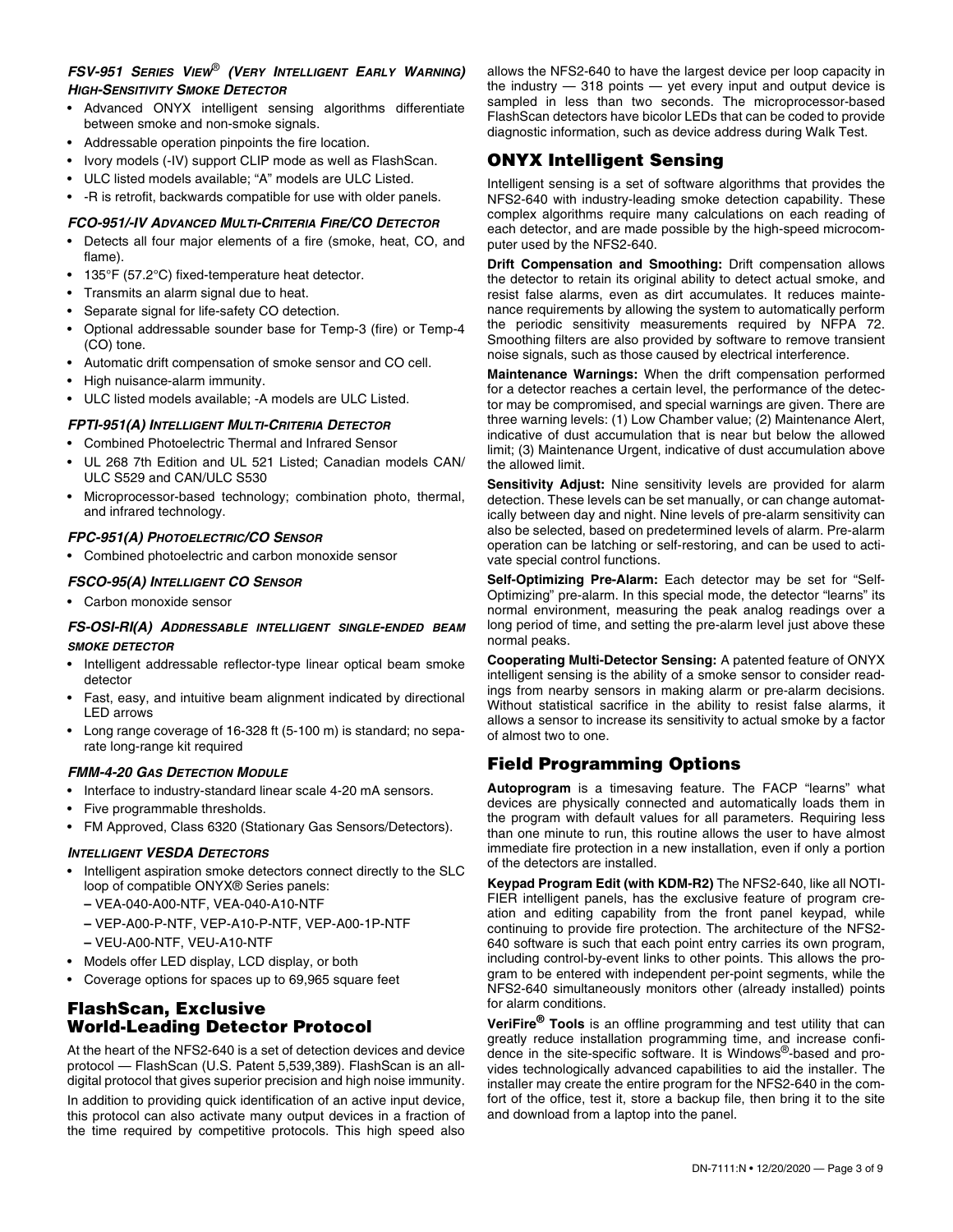# Placement of Equipment in Chassis and Cabinet

The following guidelines outline the NFS2-640's flexible system design.

**Rows:** The first row of equipment in the cabinet mounts in the chassis shipped with the FACP. Mount the second, third, or fourth rows of equipment in a CHS-4 series chassis or, for Digital Voice Command products, in CA-1 or CA-2. (For DVC-EM and DAA2/DAX components see *DVC Manual*; for DS series components see *DS-AMP Manual*; for DVC-AO applications, see *AA Series Installation Manual*). Other options are available; see your panel's installation manual.

**Wiring:** When designing the cabinet layout, consider separation of power-limited and non-power-limited wiring as discussed in the *NFS2-640 Installation Manual*.

**Positions:** A chassis offers four basic side-by-side positions for components; the number of modules that can be mounted in each position depends on the chassis model and the size of the individual module. There are a variety of standoffs and hardware items available for different combinations and configurations of components.

It is critical that all mounting holes of the NFS2-640 are secured with a screw or standoff to ensure continuity of Earth Ground.

**Layers:** The control panel's chassis accepts four layers of equipment, including the control panel. The CPU2-640 fills three positions (left to right) in the first-installed layer (the back of the chassis); its integral power supply occupies the center two positions in the next two layers; the optional display occupies (the left) two positions at the front, flush with the door. Some equipment, such as the NCA-2, may be mounted in the dress panel directly in front of the control panel. The NCA-2 can be used as a primary display for the NFS2- 640 (use NCA/640-2-KIT) by directly connecting their network ports (required in Canadian stand-alone applications); see NCA-2 data sheet for mounting options *(DN-7047)*.

**Expansion:** Installing an LEM-320 Loop Expander Module adds a second SLC loop to the control panel. The LEM-320 is mounted onto the CPU2-640, occupying the middle-right, second (back) slot on the chassis.

**Networking:** If networking two or more control panels, each unit requires a Network Communication Module or High-Speed Network Communication Module. (HS-NCM can support two nodes; see "Networking Options" on page 4). These modules can be installed in any option board position (see manual), and additional option boards can be mounted in front of the network communication modules.

# KDM-R2 Controls and Indicators

**Program Keypad:** QWERTY type *(keyboard layout, see figure)*.

**12 LED indicators:** Power; Fire Alarm; Pre-Alarm; Security; Supervisory; System Trouble; Signals Silenced; Points Disabled; Control Active; Abort; Pre-Discharge; Discharge.

**Keypad Switch Controls:** Acknowledge/Scroll Display; Signal Silence; Drill; System Reset; Lamp Test.

**LCD Display:** 80 characters (2 x 40) with long-life LED backlight.

# Product Line Information

- "Configuration Guidelines" on page 4
- "Main System Components" on page 4
- "Networking Options" on page 4
- "Auxiliary Power Supplies and Batteries" on page 5
- "Audio Options" on page 5
- "Compatible Devices, EIA-232 Ports" on page 5
- "Compatible Devices, EIA-485 Ports" on page 5
- "Compatible Intelligent Devices" on page 6
- "Enclosures, Chassis, and Dress Plates" on page 7
- "Other Options" on page 8

### *CONFIGURATION GUIDELINES*

*Stand-alone and network systems require a main display. On systems with one FACP (one CPU2-640/-640E), display options are the KDM-R2 or the NCA-2. On network systems (two or more networked fire panel nodes), at least one NCD, NCA-2, NCS, or ONYXWorks annunciation device is required. Other options listed as follows.*

### *MAIN SYSTEM COMPONENTS*

**CPU2-640:** Central processing unit (CPU) with integral 3.0 A (6.0 A in alarm) power supply for an NFS2-640 system. Includes control panel factory-mounted on a chassis; one Signaling Line Circuit expandable to two; documentation kit. *Order one per system or as necessary (up to 103 network nodes) on a network system. (Non-English versions also available: CPU2-640-FR, CPU2-640-PO, CPU2-640-SP.)* 

**CPU2-640E:** Same as CPU2-640 but requires 240 VAC, 1.5 A, (3.0 A in alarm). *(Non-English versions also available: CPU2-640E-PO, CPU2-640E-SP.)* 

**KDM-R2:** 80-character backlit LCD display with QWERTY programming and control keypad. Order two BMP-1 blank modules and DP-DISP2 mounting plate separately. *Requires top row of a cabinet. Required for each stand-alone 80-character display system. The KDM-R2 may mount in network nodes to display "local" node information as long as at least one NCA*-*2 or NCS/ONYXWorks network display is on the system to display network information. (Non-English versions also available: KDM-R2C for ULC application, KDM-R2-FR, KDM-R2-PO, KDM-R2-SP.)*

**NCA-2:** Network Control Annunciator, 640 characters. On single *CPU2-640/-640E* systems, the optional NCA-2 can be used as the Primary Display for the panel and connects directly to the *CPU2- 640/-640E*. On network systems (two or more networked fire panel nodes), one network display (either NCA-2 or NCS*/ONYXWorks*) is required for every system. On network systems, the NCA-2 connects to (and requires) a standard Network Communication Module or High-Speed Network Communication Module. Mounts in a row of FACP node or in two annunciator positions. Mounting options include the DP-DISP2, ADP-4B, or in an annunciator box, such as the ABS-2D. In CAB-4 top-row applications, a DP-DISP2 and two BMP-1 blank modules are required for mounting. Required for NFS2-640 applications employing the DVC-EM with DAL devices. Non-English versions are available. *NCA*-*2 are available for ULC applications.* For marine applications, order NCA-2-M; for non-English Marine applications, order NCA-2-M and the appropriate KP-KIT-XX. *See DN-7047.*

**NCD:** As part of a standalone NFS2-640 system, the NCD can serve as Primary Display for the panel, to provide control and status capabilities on displayless nodes. On network systems, the NCD connects to (and requires) a standard Network Communication Module or High-Speed Network Communication Module. Mounting options include the ABS-TD for standalone applications. In the CAB-4 series the NCD can be mounted in the top row with a DP-GDIS1 or lower rows using a DP-GDIS2. *See DN-60974.*

**NCA/640-2-KIT:** Bracket installation kit required to mount NCA-2 to the CPU2-640/-640E's standard chassis.

**DP-DISP2:** Dress panel for top row in cabinet with CPU2-640/640E installed.

**ADP2-640:** Dress panel for middle rows with CPU2-640/640E.

**BMP-1:** Blank module for unused module positions.

**BP2-4:** Battery plate, required.*(Existing JADT-XLS-BP2-4 may be used in retrofits.)* 

**LEM-320:** Loop Expander Module. Expands each NFS2-640 to two Signaling Line Circuits. *See DN-6881.* 

### *NETWORKING OPTIONS*

**NCM-W, NCM-F:** Standard Network Communications Modules. Wire and multi-mode fiber versions available. *See DN-6861*.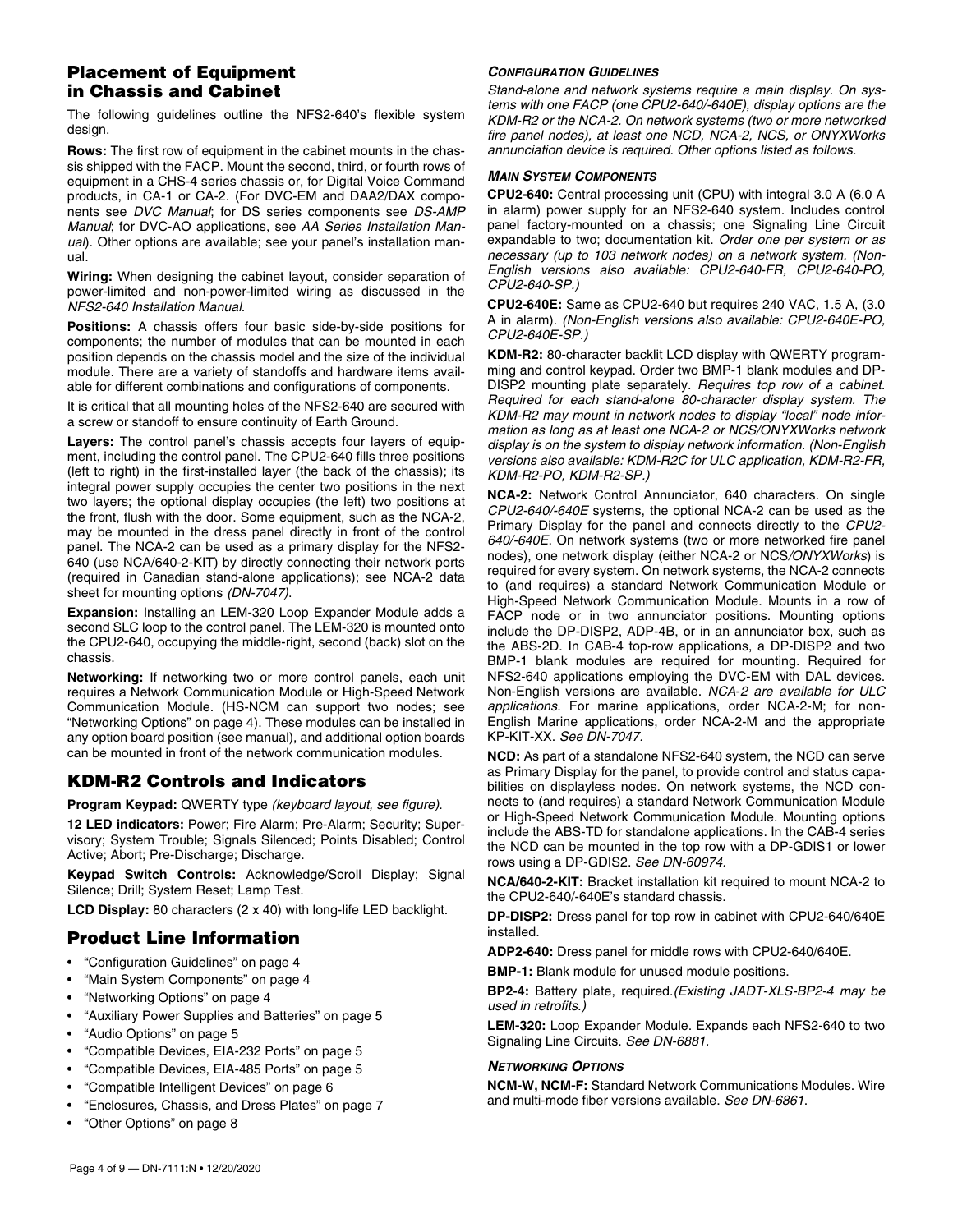**HS-NCM-W(-2), HS-NCM-MF, HS-NCM-SF, HS-NCM-WMF(-2), HS-NCM-WSF(-2), HS-NCM-MFSF:** High-speed Network Communications Modules that can connect to two nodes. Wire, single-mode fiber, multi-mode fiber, and media conversion models are available. *See DN-60454.*

**RPT-W, RPT-F, RPT-WF:** Standard-network repeater board with wire connection (RPT-W), multi-mode fiber connection (RPT-F), or allowing a change in media type between wire and fiber (RPT-WF). Not used with high-speed networks. *See DN-6971.* 

**ONYXWorks:** UL-listed graphics PC workstation, software, and computer hardware. *See DN-7048 for specific part numbers.*

**NFN-GW-EM-3:** NFN Gateway, embedded. (Replaces NFN-GW-EM.) *See DN-60499.* 

**NWS-3: NOTI•FIRE•NET™** Web Server. *See DN-6928.*

**CAP-GW:** Common Alerting Protocol Gateway. *See DN-60756.* 

**VESDA-HLI-GW:** VESDAnet high-level interface gateway. *See DN-60753.*

**LEDSIGN-GW:** UL-listed sign gateway. Interfaces with classic and high-speed NOTI•FIRE•NET networks through the NFN Gateway. *See DN-60679.* 

**OAX2-24V:** UL-listed LED sign, used with LEDSIGN-GW. *See DN-60679.* 

#### *AUXILIARY POWER SUPPLIES AND BATTERIES*

**ACPS-610:** 6.0 A or 10.0 A addressable charging power supply. *See DN-60244.*

**APS2-6R:** Auxiliary Power Supply. Provides up to 6.0 amperes of power for peripheral devices. Includes battery input and transfer relay, and overcurrent protection. Mounts on two of four positions on a CHS-4L or CHS-4 chassis. *See DN-5952.* 

**FCPS-24S6/S8:** Remote 6 A and 8 A power supplies with battery charger. *See DN-6927.* 

**BAT Series:** Batteries. NFS2-640 uses two 12 volt, 18 to 200 AH batteries. *See DN-6933.* 

### *AUDIO OPTIONS*

*NOTE: For mounting hardware, see "Enclosures, Chassis, and Dress Plates" on page 7 and peripheral data sheets.* 

**DVC-EM:** Digital Voice Command, digital audio processor with message storage for up to 32 minutes of standard quality (4 minutes at high quality) digital audio. Capable of playing up to eight simultaneous messages when used with Digital Audio Loop (DAL) devices. *See DN-7045.*

**DVC-RPU**: Digital Voice Command Remote Paging Unit for use with DVC-EM. Includes the keypad/display. *See DN-60726.* 

**DS-DB**: Digital Series Distribution Board, provides bulk amplification capabilities to the DVC-EM while retaining digital audio distribution capabilities. Can be configured with up to four DS-AMPs, supplying high-level risers spread throughout an installation. *See DN-60565.*

**DVC-KD:** DVC-EM keypad for local annunciation and controls; status LEDs and 24 user-programmable buttons. *See DN-7045.*

**DS-AMP/E**: 125W, 25 VRMS, or 100W, 70VRMS. 70VRMS requires DS-XF70V step-up transformer. Digital Series Amplifier, part of the DS-DB system. *See DN-60663.*

**DS-RFM, DS-FM, DS-SFM**: Fiber conversion modules for DVC-EM, DS-DB distribution board, and DAX and DAA2 Series amplifiers. *See DN-60633.*

**DVC-AO:** DVC Analog Output board provides four analog output circuits for use with AA Series amplifiers. Four-channel operation supported. *See DN-7045.*

**DAA2-5025(E):** 50W, 25 Vrms Digital Audio Amplifier assembly with power supply; includes chassis. *See DN-60556.*

**DAA2-5070(E):** 50W, 70.7 Vrms Digital Audio Amplifier assembly with power supply; includes chassis. *See DN-60556.* 

**DAA2-7525(E):** 75W, 25 Vrms digital audio amplifier assembly with power supply; includes chassis. *See DN-60556.* 

**DAX-3525(E):** 35W, 25 Vrms Digital Audio Amplifier assembly with power supply, includes chassis. *See DN-60561.* 

**DAX-3570(E):** 35W, 70.7 Vrms Digital Audio Amplifier assembly with power supply, includes chassis. *See DN-60561.* 

**DAX-5025(E):** 50W, 25 Vrms Digital Audio Amplifier assembly with power supply, includes chassis. *See DN-60561.* 

**DAX-5070(E):** 50W, 70.7 Vrms Digital Audio Amplifier assembly with power supply, includes chassis. *See DN-60561.* 

**TELH-1:** Firefighter's Telephone Handset for use with the DVC-EM when mounted in the CA-2 chassis. *See DN-7045.*

**CMIC-1:** Optional microphone and microphone well assembly used with the CA-1 chassis.

**RM-1/RM-1SA:** Remote microphone assemblies, mount on ADP-4 (RM-1) dress panel or CAB-RM/-RMR (RM-1SA) stand-alone cabinets. *See DN-6728.* 

**AA-30:** Audio Amplifier, 30 watts, 25 Vrms. Includes amplifier and audio input supervision, backup input, and automatic switchover, power supply, cables. *See DN-3224.*

**AA-120/AA-100:** Audio Amplifier provides up to 120 watts of 25 VRMS audio power for the NFS-640. The amplifier contains an integral chassis for mounting to a CAB-B4, -C4, or -D4 backbox (consumes one row). Switch-mode power. Includes audio input and amplified output supervision, backup input, and automatic switchover to backup tone. Order the AA-100 for 70.7 VRMS systems and 100 watts of power. *See DN-3224.*

**DAA Series Digital Audio Amplifiers**: Legacy DAA Series amplifiers are compatible with DVC-EM systems running SR4.0. For specific information on DAA-50 series amplifiers, refer to DN-7046. For information on DAA-7525 Series, refer to DN-60257.

**NFC-25/50:** 25 watt, 25 VRMS, emergency Voice Evacuation Control Panel (VECP) with integral commercial microphone, digital message generator, and single-/dual-channel Class A or Class B speaker circuits. *See DN-60772.*

### *COMPATIBLE DEVICES, EIA-232 PORTS*

**PRN-7:** 80-column printer. *See DN-60897.* 

**VS4095/5:** Printer, 40-column, 24V. Mounted in external backbox. *See DN-3260.* 

**DPI-232:** Direct Panel Interface, specialized modem for extending serial data links to remotely located FACPs and/or peripherals. *See DN-6870.* 

### *COMPATIBLE DEVICES, EIA-485 PORTS*

**ACM-24AT:** ONYX Series ACS annunciator – up to 96 points of annunciation with Alarm or Active LED, Trouble LED, and switch per circuit. Active/Alarm LEDs can be programmed (by powered-up switch selection) by point to be red, green, or yellow; the Trouble LED is always yellow. *See DN-6862.*

**AEM-24AT:** Same LED and switch capabilities as ACM-24AT, expands the ACM-24AT to 48, 72, or 96 points. *See DN-6862.*

**ACM-48A:** ONYX Series ACS annunciator – up to 96 points of annunciation with Alarm or Active LED per circuit. Active/Alarm LEDs can be programmed (by powered-up switch selection) in groups of 24 to be red, green, or yellow. Expandable to 96 points with one AEM-48A. *See DN-6862.*

**AEM-48A:** Same LED capabilities as ACM-48A, expands the ACM-48A to 96 points. *See DN-6862.*

**ACM-8R:** Remote Relay Module with eight Form-C contacts. Can be located up to 6,000 ft. (1828.8 m) from panel on four wires. *See DN-3558.* 

**FDU-80:** Terminal mode. 80-character, backlit LCD display. Mounts up to 6,000 ft. (1828.8 m) from panel. Up to 32 per FACP. *See DN-6820.*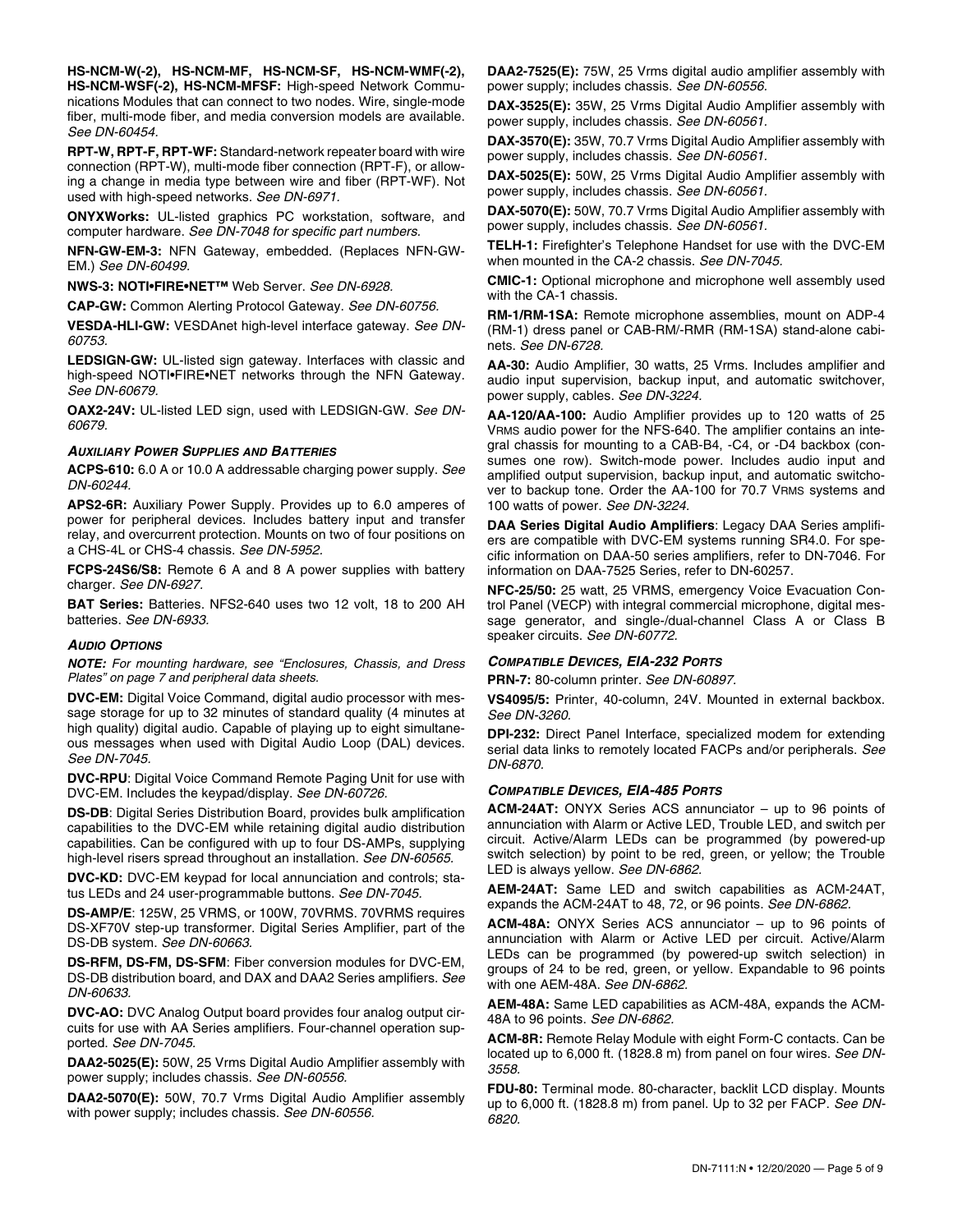**LCD2-80:** Terminal and ACS mode. 80-character, backlit LCD display. Mounts up to 6,000 ft. (1828.8 m) from panel. Up to 32 per FACP. *See DN-60548.*

**LDM:** Lamp Driver Modules LDM-32, LDM-E32, and LDM-R32; remote custom graphic driver modules. *See DN-0551.*

**SCS:** Smoke control stations SCS-8, SCE-8, with lamp drivers SCS-8L, SCE-8L; eight (expandable to 16) circuits (HVAC only). *See DN-4818.*

**TM-4:** Transmitter Module. Includes three reverse-polarity circuits and one municipal box circuit. Mounts in panel module position (single-address-style) or in CHS2-M2 position. *See DN-6860.* 

**UDACT-2:** Universal Digital Alarm Communicator Transmitter, 636 channel. *See DN-60686.* 

**UZC-256:** Programmable Universal Zone Coder provides positive non-interfering successive zone coding. Microprocessor-controlled, field-programmable from IBM®-compatible PCs (requires optional programming kit). Up to 256 programmable codes. Mounts in **BB-UZC** or other compatible chassis (purchased separately). *See DN-3404.*

### *COMPATIBLE INTELLIGENT DEVICES*

NOTE: "A" suffix indicates ULC-Listed model.

**FWSG Wireless SWIFT Gateway:** Addressable gateway supports wireless SLC devices. Not appropriate for ULC applications. *See DN-60820.* 

**FCO-951/-IV** FlashScan, Addressable intelligent multi-criteria smoke sensors, photo, carbon monoxide, fixed temperature heat detector and infra-red (IR). ULC: FCO-951A/-IV

**FPC-951**. FlashScan, Combined photoelectric and carbon monoxide sensor. ULC: FPC-951A.

**FSCO-951**. FlashScan, Addressable carbon monoxide sensor. ULC: FSCO-951A.

**FPTI-951, FPTI-951-IV:** Addressable intelligent multi-criteria photoelectric, thermal and IR sensors. ULC: FPTI-951A, FPTI-951A-IV.

**FS-OSI-RI**Addressable intelligent single-ended beam smoke detector. ULC: FS-OSI-RIA.

**FSP-951:** White, low-profile intelligent photoelectric sensor, FlashScan only. ULC: FSP-951A.

**FSP-951-IV:** Ivory, low-profile intelligent photoelectric sensor. ULC: FSP-951A-IV

**FSP-951T:** White, same as FSP-951 but includes a built-in 135°F (57°C) fixed-temperature thermal device. FlashScan only. ULC: FSP-951TA.

**FSP-951T-IV:** Ivory, same as FSP-951T but includes a built-in 135°F (57°C) fixed-temperature thermal device. ULC: FSP-951TA-IV.

**FSP-951R:** White, low-profile intelligent photoelectric sensor, remote test capable. For use with DNR/DNRW. FlashScan only. ULC: FSP-95RA

**FSP-951R-IV**: Ivory, low-profile intelligent photoelectric sensor, remote test capable. FlashScan only. ULC: FSP-95RA-IV, for use with DNRA.

**FST-951:** White, low-profile intelligent 135°F fixed thermal sensor, FlashScan only. Must be mounted to one of the bases listed below. ULC: FST-951A. *See DN-60975.*

**FST-951-IV:** Ivory, low-profile intelligent 135°F fixed thermal sensor, FlashScan and CLIP. Must be mounted to one of the bases listed below. ULC: FST-951A-IV.

**FST-951R:** White, low-profile intelligent rate-of-rise thermal sensor, FlashScan only. Must be mounted to one of the bases listed below. ULC: FST-951A

**FSP-951R-IV**: Ivory, low-profile intelligent photoelectric sensor, remote test capable. FlashScan only. ULC: FSP-95RA-IV, for use with DNRA.

**FST-951H:** White, low-profile intelligent 190°F fixed thermal sensor, FlashScan only. Must be mounted to one of the bases listed below. ULC: FST-951HA.

**FST-951H-IV:** Ivory, low-profile intelligent 190°F thermal sensor, FlashScan and CLIP. Must be mounted to one of the bases listed below. ULC: FST-951HA-IV.

**FSV-951, FSV-951R:**White, intelligent high-sensitivity photoelectric smoke detector. ULC: FSV-951A, FSV-951RA

**FSV-951-IV, FSV-951R-IV**Ivory, intelligent high-sensitivity photoelectric smoke detector. ULC: FSV-951A-IV, FSV-951RA-IV.

**VEP-A00-P-NTF:** Intelligent aspiration smoke detector with LED display, 4 pipes, covers up to 21,520 square feet. *See DN-61029.* UL/ ULC Listed.

**VEP-A10-P-NTF:** Intelligent aspiration smoke detector with LED and LCD display, 4 pipes, covers up to 21,520 square feet. *See DN-61029.* UL/ULC Listed.

**VEP-A00-1P-NTF:** Intelligent aspiration smoke detector with LED display, single pipe, covers up to 10,760 square feet. *See DN-61029.* UL/ULC Listed.

**VEU-A00-NTF:** Intelligent aspiration smoke detector with LED display, 4 pipes, covers up to 69,965 square feet. *See DN-61034.* UL/ ULC Listed.

**VEU-A10-NTF:** Intelligent aspiration smoke detector with LED and LCD display, 4 pipes, covers up to 69,965 square feet. *See DN-61034.* UL/ULC Listed.

**VEA-040-A00-NTF**: Intelligent aspiration with LED display, 40 pointaddressable detection points. Covers 36,000 square feet. *See DN-61036.* UL/ULC Listed.

**VEA-040-A10-NTF:** Intelligent aspiration with LED and LCD display, 40 point-addressable detection points. Covers 36,000 square feet. *See DN-61036.* UL/ULC Listed.

**DNR:** InnovairFlex low-flow non-relay duct-detector housing. ULC: DNRA. (Order FSP-951R(A) separately.) See DN-60429.

**DNRW:** Same as above with NEMA-4 rating, watertight. *See* DN-60429*.* 

**B224RB-WH:** White, low-profile relay base. *See DN-60054.* ULC: B224RBA-WH.

**B224RB-IV:** Ivory, plug-in System Sensor relay base. ULC: B224RBA-IV.

**B224BI-WH:** White, isolator base for low-profile detectors. *See DN-60054.* ULC: B224BIA-WH.

**B224BI-IV:** Ivory isolator detector base. ULC: B224BIA-IV.

**B300-6:** White, standard flanged low-profile mounting base. (For 10 pack order B300-6-BP.) ULC: B300A-6.

**B300-6-IV:** Ivory, standard flanged low-profile mounting base. ULC: B300A-6-IV.

**B501-WHITE:** European-style, 4" (10.16 cm) base. *See DN-60054.* (For 10-pack order B501-WHITE-BP.) UL/ULC listed.

**B501-BL:** Black, 4" standard European flangeless mounting base. UL/ULC listed.

**B501-IV:** Ivory color, 4" standard European flangeless mounting base. UL/ULC listed.

**B200S-WH:** White, intelligent programmable sounder base, capable of producing a variety of tone patterns including ANSI Temporal 3. Compatible with synchronization protocol. See DN-60054. ULC: B200SA-WH.

**B200S-IV:** Ivory intelligent, programmable sounder base. ULC: B200SA-IV.

**B200SCOA-WH:** White intelligent, programmable sounder base in English/French (required in Canada for ULC applications with CO detectors. Based on B200SA. ULC listed.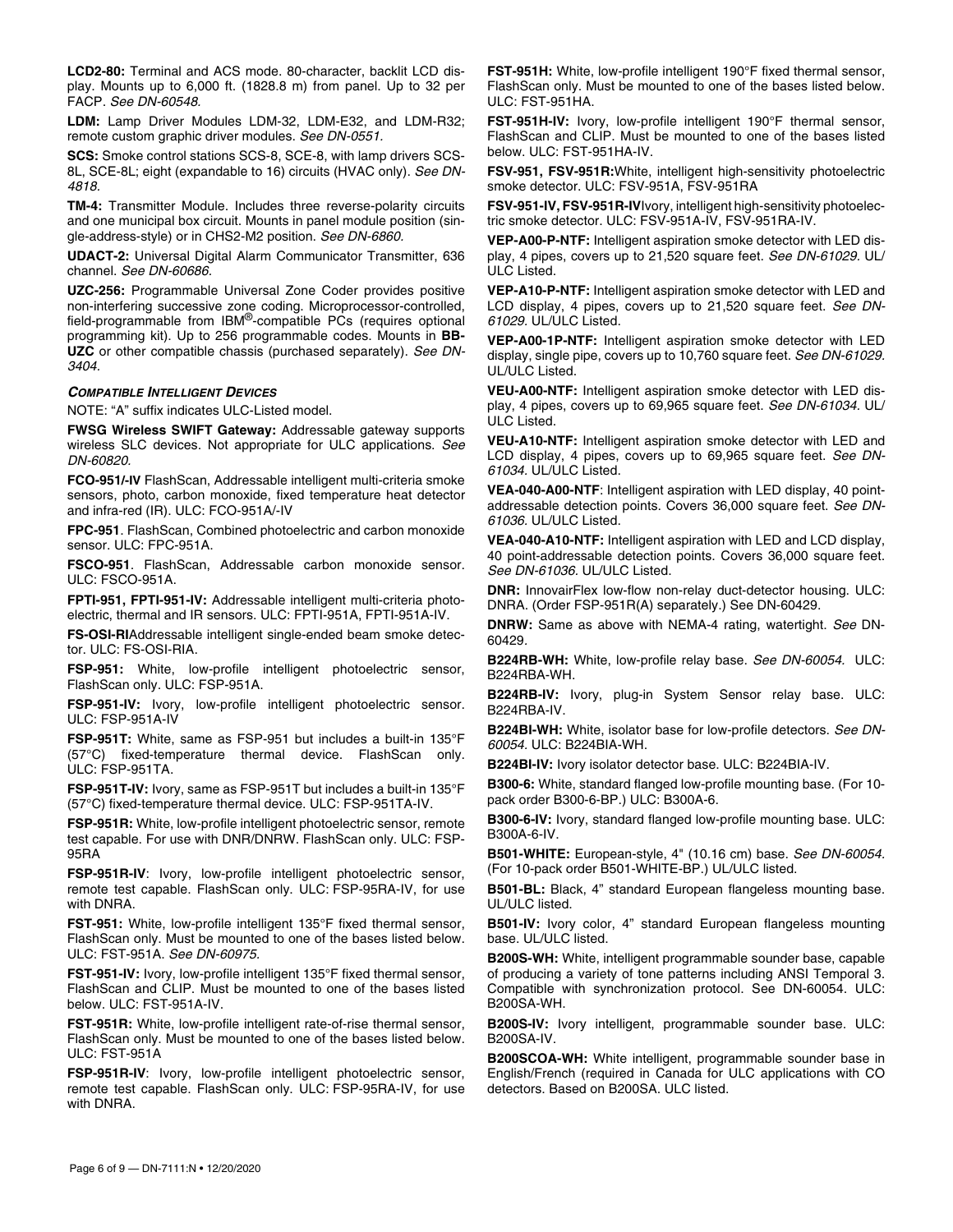**B200SCOA-IV:** Ivory intelligent, programmable sounder base in English/French (required in Canada for ULC applications with CO detectors. Based on B200SA. ULC listed.

**B200S-LF-WH:** White, low-frequency version of B200S. See DN-60054.

**B200S-LF-IV:** Ivory, low-frequency version of B200S.

**B200SR-WH:** White intelligent programmable sounder base, Temporal 3 or Continuous tone. For retrofit installations replacing B501BH series bases. *See DN-60054.* ULC: B200SRA-WH.

**B200SR-IV:** Ivory intelligent programmable sounder base, Temporal 3 or Continuous tone. For retrofit installations replacing B501BH series bases. ULC: B200SRA-IV.

**B200SR-LF-WH**: White, low-frequency version of B200SR. *See DN-60054.* 

**B200SR-LF-IV:** Ivory, low-frequency version of B200SR.

**FMM-1(A):** FlashScan monitor module. *See DN-6720.*

**FDM-1(A):** FlashScan dual monitor module. *See DN-6720.*

**FZM-1(A):** FlashScan two-wire detector monitor module. *See DN-6720.*

**FMM-101(A):** FlashScan miniature monitor module. *See DN-6720.*

**FTM-1(A):** Firephone Telephone Module connects a remote firefighter telephone to a centralized telephone console. Reports status to panel. Wiring to jacks and handsets is supervised. See DN-6989.

**FCM-1(A):** FlashScan control module. *See DN-6720.*

**FCM-1-REL(A):** FlashScan releasing control module. *See DN-60390.*

**FRM-1(A):** FlashScan relay module. *See DN-6720.*

**FDRM-1(A):** FlashScan dual monitor/dual relay module. *See DN-60709.*

**NBG-12LX:** Manual pull station, addressable. *See DN-6726.*

**N-MPS series:** Manual pull stations, addressable and conventional. For use in Canada only. *See DN-5497 and DN-60629.* 

**ISO-X(A):** Isolator module. *See DN-2243.*

**ISO-6(A)**: Six fault isolator module. *See DN-60844.* 

**XP6-C(A):** FlashScan six-circuit supervised control module. *See DN-6924.* 

**XP6-MA(A):** FlashScan six-zone interface module; connects intelligent alarm system to two-wire conventional detection zone. *See DN-6925.* 

**XP6-R(A):** FlashScan six-relay (Form-C) control module. *See DN-6926.* 

**XP10-M(A):** FlashScan ten-input monitor module. *See DN-6923.* 

### *ENCLOSURES, CHASSIS, AND DRESS PLATES*

**CAB-4 Series Enclosure:** NFS2-640 mounts in a standard CAB-4 Series enclosure (available in four sizes, "A" through "D"). Backbox and door ordered seperately; requires BP2-4 battery plate. A trim ring option is available for semi-flush mounting. *See DN-6857.*

**EQ Series Cabinets:** EQ series cabinets will house amplifiers, power supplies, battery chargers and control modules. EQ cabinets are available in three sizes, "B" through "D". *See DN-60229. .* 

**CAB-BM Marine System:** Protects equipment in shipboard and waterfront applications. Also order **BB-MB** for systems using 100 AH batteries. For a full list of required and optional equipment, see *DN-60688.* 

**CHS-4:** Chassis for mounting up to four APS-6Rs.

**CHS-4L:** Low-profile four-position Chassis. Mounts two AA-30 amplifiers or one AMG-E and one AA-30.

**DP-1B:** Blank dress panel. Provides dead-front panel for unused tiers; covers DAA2/DAX series or AA-series amplifier.

**NFS-LBB:** Battery Box (required for batteries larger than 26 AH).

**NFS-LBBR:** Same as above but red.

**CHS-BH1:** Battery chassis; holds two 12.0 AH batteries. Mounts one the left side of DAA2 chassis. See DN-7046.

**CA-1:** Chassis, occupies one tier of a CAB-4 Series enclosure. The left side accommodates one DVC-EM and a DVC-KD (optional); and the right side houses a CMIC-1 microphone and its well (optional). *See DN-7045.*

**CA-2:** Chassis assembly, occupies two tiers of a CAB-4 Series enclosure. The left side accommodates one DVC-EM mounted on a half-chassis and one NCA-2 mounted on a half-chassis. The right side houses a microphone/handset well. The CA-2 assembly includes CMIC-1 microphone. ADDR Series doors with two-tier visibility are available for use with the CA-2 configuration: ADDR-B4, ADDR-C4, ADDR-D4 (below).

**CFFT-1:** Chassis to mount firefighter's telephone and one ACS annunciator in a CAB-4 row. Includes TELH-1 firefighter's handset for the DVC-EM, chassis, phone well and mounting hardware. Order DP-CFFT dress panel separately.

**DP-CFFT:** CFFT-1 dress panel. Requires BMP-1 if no ACS annunciator is installed.

**ADDR-B4\*:** Two-tier-sized door designed for use with the CA-2 chassis configuration. ADDR Series doors are similar to CAB-4 Series "DR" doors, but a clear window space exposes the top two tiers of the CAB-4 enclosure. Use an SBB-B4 backbox with the ADDR-B4. *See DN-7045, DN-6857.* 

**ADDR-C4\*:** Three-tier-sized door, designed for use with the CA-2 chassis configuration. ADDR Series doors are similar to CAB-4 Series "DR" doors, but a clear window space exposes the top two tiers of the CAB-4 enclosure. Use an SBB-C4 backbox with the ADDR-C4. *See DN-7045, DN-6857.* 

**ADDR-D4\*:** Four-tier-sized door designed for use with the CA-2 chassis configuration. ADDR Series doors are similar to CAB-4 Series "DR" doors, but a clear window space exposes the top two tiers of the CAB-4 enclosure. Use an SBB-D4 backbox with the ADDR-D4. *See DN-7045, DN-6857.* 

**\*** Note: Use ADDR-B4/C4/D4 when CA-2 chassis is installed in top two rows with NCA-2 or BP-CA2. Use standard door when CA-2 is not installed in top two rows. For additional configuration information, see the DVC application guide on http://esd.notifier.com.

**DPA-1:** Dress panel, used with the CA-1 chassis when configured with a DVC-EM, DVC-KD, and CMIC-1. *See DN-7045.* 

**DPA-2B:** Dress panel used with CA-2 chassis assembly.

**VP-2B:** Dress panel, required when CA-2 chassis is installed in the top two cabinet rows.

**DPA-1A4:** Dress panel, used with the CA-1 chassis when the CMIC-1 is not used. Provides mounting options on right two bays for two ACS annunciators, or for blank plates. *See DN-7045.* 

**BP-CA2:** Blank plate for CA-2 chassis.

**SEISKIT-CAB:** Seismic mounting kit. Required for seismic-certified applications with NFS2-640 and other equipment mounted in CAB-4 Series Enclosures. Includes battery bracket for two 26 AH batteries.

**SEISKIT-LBB:** Seismic kit for the NFS-LBB. Includes battery bracket for two 55 AH batteries.

### *BACKBOXES*

NOTE: "C" suffix indicates ULC-Listed model.

**ABF-1B(C)** Annunciator Flush Box.

**ABF-1DB(C)** Annunciator Flush Box with Door.

**ABF-2B** Annunciator Flush Box

**ABF-2DB/C** Annunciator Flush Box with Door

**ABF-4B** Annunciator Flush Box

**ABS-1TB(C)** Annunciator Surface Box

**ABS-1B(C)** Annunciator Surface Box

**ABS-2B** Annunciator Surface Box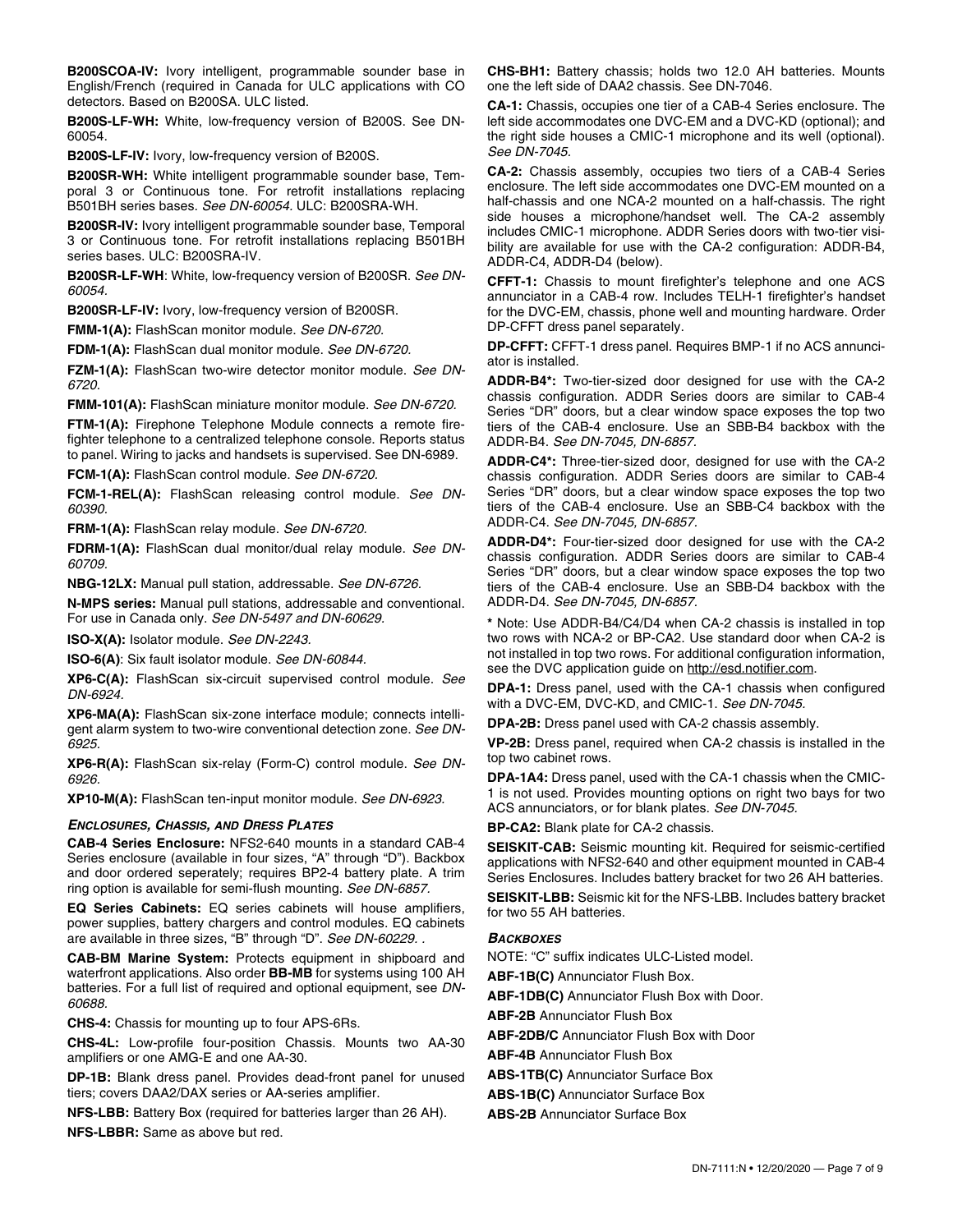#### **ABS-2D(C)** Annunciator Surface Box

**ABS-4D(C)** Annunciator Surface Box

**BB-UZC:** Backbox for housing the UZC-256 in applications where the UZC-256 will not fit in panel enclosure. Black; for red, order BB-UZC-R.

#### *OTHER OPTIONS*

**411:** Slave digital alarm communicator. See DN-6619.

**411UDAC:** Digital alarm communicator. See DN-6746.

**IPDACT-2/2UD, IPDACT Internet Monitoring Module:** Connects to primary and secondary DACT telephone output ports for internet communications over customer-provided Ethernet connection. Requires compatible Teldat VisorALARM Central Station Receiver. Can use DHCP or static IP. *See DN-60408.*

**IPCHSKIT:** IP Communicator Chassis Mounting Kit. For mounting an IPDACT-2/2UD onto the panel chassis or CHS-4 series chassis. Use IPENC for external mounting applications.

**IPSPLT:** Y-adapter option allow connection of both panel dialer outputs to one IPDACT-2/2UD cable input.

**IPENC:** External enclosure for IPDACT, includes IPBRKT mounting bracket; Red. For Black order IPENC-B.

**HWF2V-COM:** LTE Digital Cellular Fire Alarm Communicator and Internet Panel, Verizon LTE / IP. Provides selectable configurable paths: cellular only, IP only, or IP primary with cellular backup. Connects to the primary and secondary ports of a DACT. *See DH-62010. (*For Canadian applications order IPGSM-4GC. *See DH-60771*.)

**HWF2A-COM:** LTE Digital Cellular Fire Alarm Communicator and Internet Panel, AT&T LTE / IP. Provides selectable configurable paths: cellular only, IP only, or IP primary with cellular backup. Connects to the primary and secondary ports of a DACT. *(*For Canadian applications order IPGSM-4GC. *See DH-60771*.)

*NOTE: For other options including compatibility with retrofit equipment, refer to the panel's installation manual, the SLC manual, and the Device Compatibility Document.*